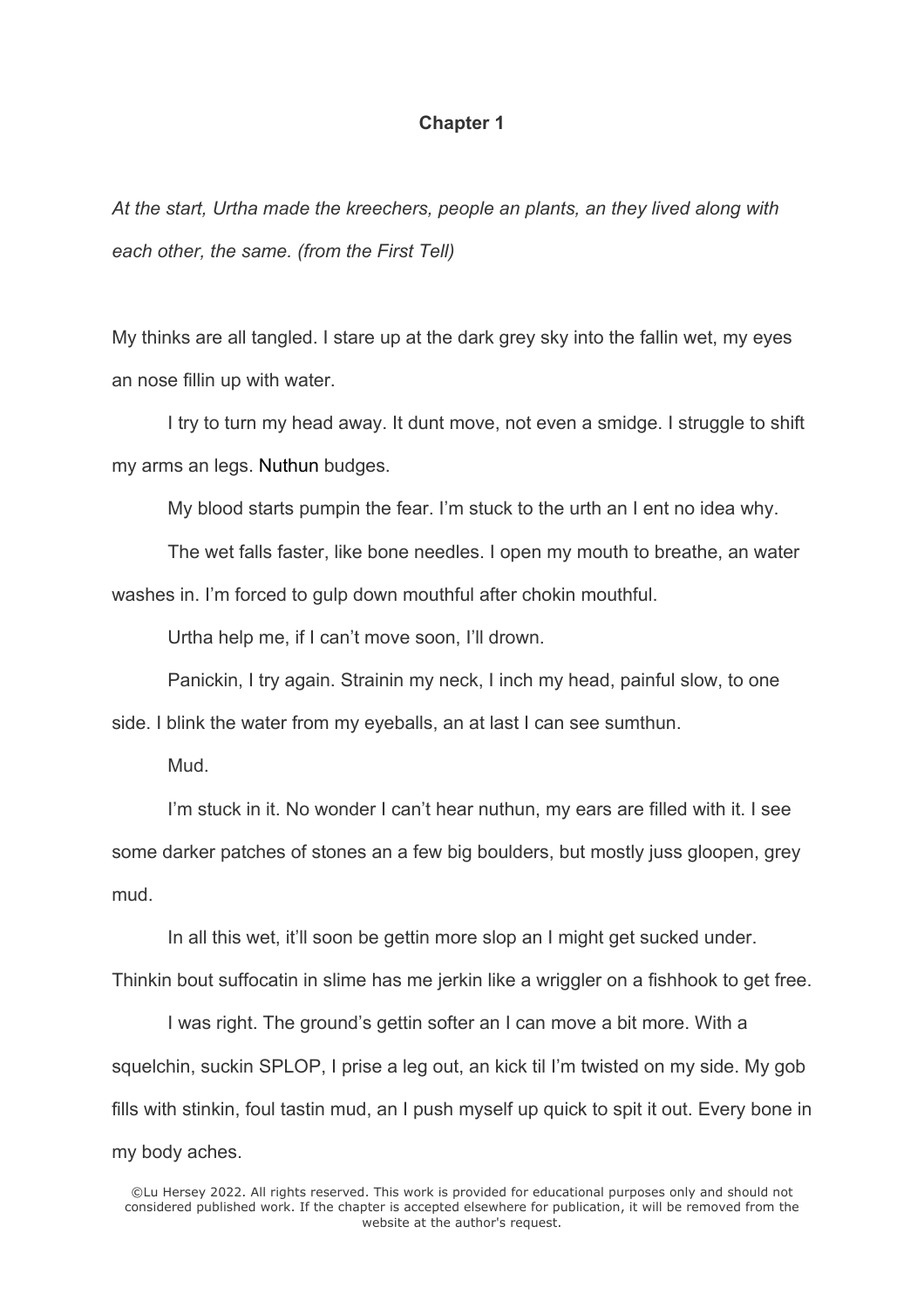I sit fer a while, rubbin my arms an legs to try an get the blood flowin, an pickin grit out my ears so I can hear sumthun. But when I'm done, all I can hear is fallin wet.

I turn roun to look behind me. The steep slope stretches up ferever. I'm in a giant crater, so big, it'd take a couple of dayspans to cross.

I look down. Longway below, I see water. No gettin out that way. The only way out must be upwards. Wet drips off the end of my nose as I try to work my thinker. My gutfeel is I have to get back somewhere, but right now, I int sure where.

A sudden movement catches my eye. Sumthun's stirrin in the mud right next to me. Looks like wrigglers. My innards start gurglin, tellin me I got starve. When did I last eat? Longtime. So long, I can't backthink. Maybe I can eat them?

I lean closer fer a sniff, but can't smell nuthun but mud. I reach out, slow an careful to grab one. The minute I touch it, a claw-like hand splurps out the slime, the fingers latchin tight aroun my wrist. Screechin in fright, I sink my teeth into the hand as hard as I can. It dunt let go. I scramble to my feet, shakin my arm, frantic to get the disgustin thing off me.

All I get by strugglin is to drag the whole scraggin kreecher out the mud. The air fills with its stink an I moan in horror. It looks bigger than me, an it's ugly, all matted hair an slimy skin. Worse, its hand is still clingin to my wrist.

In all the scuffle, the mud under my feet starts shiftin an slidin, an I jump back quick to stop myself gettin caught in an urthslip.

The kreecher int so lucky. It loses its grip on my wrist as it's swept down the slope in a tide of urth. Skitterins shower down after it an I raise my arms up over my head an shut my eyes tight, tryin to protect myself.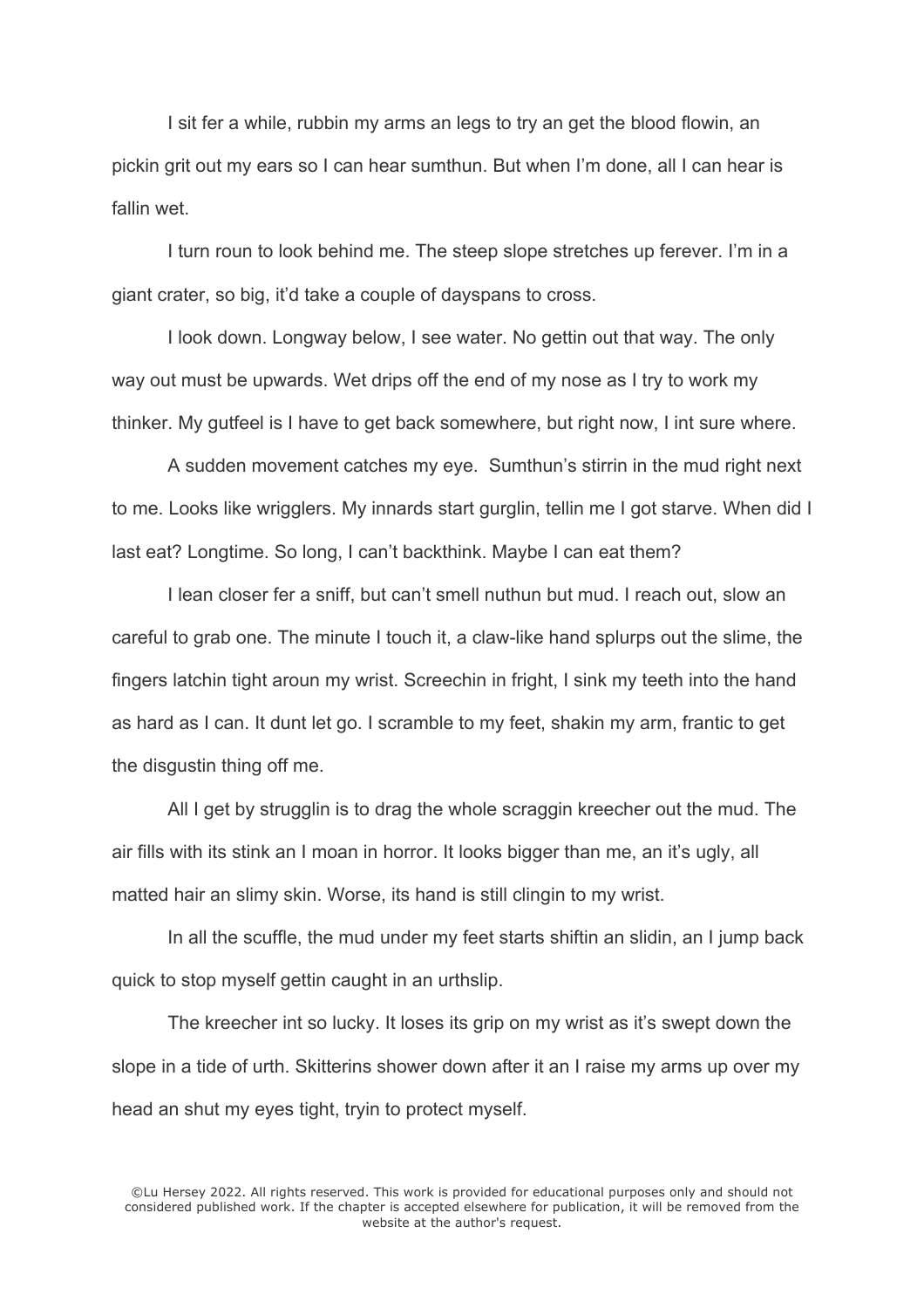When everythin stops shiftin, I open my eyes an look. The kreecher's sprawled out on a ledge several strides below me, an it dunt seem to be movin. Maybe it's dead? I watch fer a while to make sure.

When I think it's safe, I pick my way down, cautious, to get a closer look. I want to figger what it is. Juss as I get within reach, the kreecher opens a blood-shot eye an I catch a glimpse of blue as it stares straight at me. It musta heard me comin. A horrible dry raspin sound comes from its mouth.

'Skaarra!'

I scrabble backwards, but the urth starts slidin again, an I skid down right next to the mud kreecher, unable to stop. From the corner of my eye I see it reach out to try an grab me, but I'm slidin past too fast fer it.

Next eyeblink, the ground goes from under my feet an I plummet straight down, squealin like a waterpig, til I hit the muddy water far below with such a wallop, all the wind is knocked out of my breather. Gaspin desperate, I suck in mouthfuls of wet by mistake.

My head feels like it's goin to splode.

I struggle to my feet in the shallow water, splutterin an retchin. As soon as I can breathe again, I look up to see where I am. Big wet stretches out in every direction. My thinks find the word fer this. *Lake.* 

My toes squidge in the sludge at the bottom, an I remember sumthun bout lakes. Scaly kreechers with long snouts an sharp teeth live in the water. They pull you under to drown you, then gulp you down whole.

I spin roun, tryin to find land again. I need to get out, *fast*. The wet tips down even sharper. I flail through the lake quick as I can, tryin not to splash too loud, scannin the surface aroun me every blink fer any sign of movement.